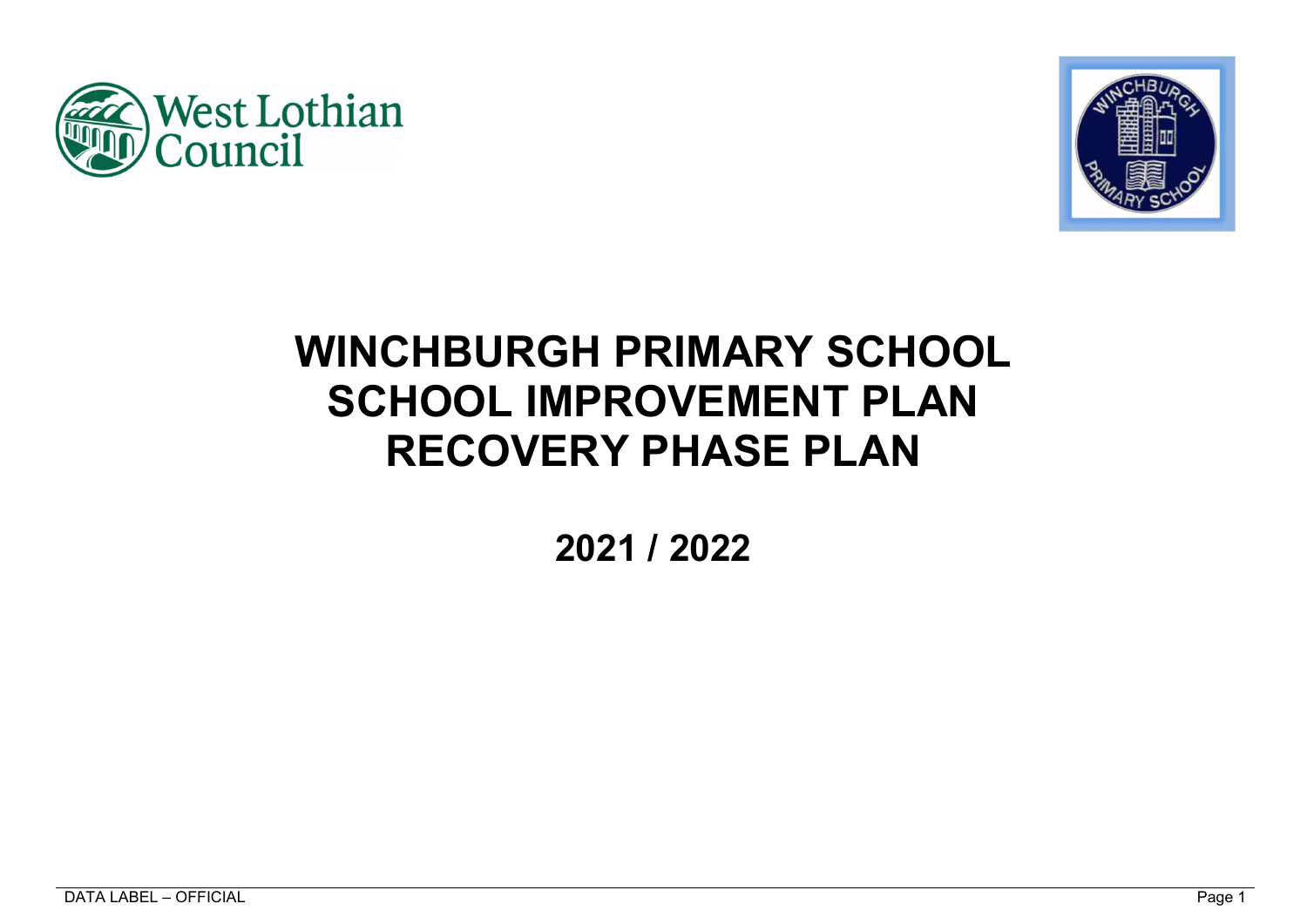## Factors Influencing the Improvement Plan

## School Factors

HMIe Inspection Report – February 2020 and actions points within this along with those identified in school's Self Evaluation procedures Consistency in learning and teaching, including implementing recommendations of Improving Scottish Education Continued significant school growth – new classes, new teachers and extended ELC team COVID Response Planning & Recovery Actions Joint Campus shared space for both expanding schools – ongoing support with Local Authority strategic planners Flexible early learning and childcare implementation Cluster Improvement & Equity Priorities

## Local Authority Factors

Moving Forward in Your Learning Guidance – Leadership for Improvement; Learning, Teaching and Assessment; Wellbeing and Inclusion; Early Years Framework, Agile Learning, Primary Groups -Autonomy, Skills, Curriculum, Digital,

Literacy and Numeracy West Lothian Priorities, HWB Recovery Maps

Raising attainment, including closing the gap (West Lothian Raising Attainment Strategy)

Transforming Your Council

Corporate Plan

Education Services Management Plan West Lothian Parental Involvement and Engagement Framework Equity Team and additional Funding/Resources/Nurture Allocation Pedagogy Team

## National Factors

Coronavirus (COVID-19): Guidance on reducing the risks from COVID-19 in schools Equity Audit Moderation Cycle and Assessment National Improvement Framework / Scottish Attainment Challenge / National Improvement Hub / Raising Attainment for All Pupil Equity Funding How Good is Our School? 4<sup>th</sup> Edition and How Good is Our Early Learning and Childcare? National Standard for ELC Getting it Right for Every child (GIRFEC) Curriculum for Excellence Refresh Developing Scotland's Young Workforce Realising the Ambition / Being Me Child Protection Procedures GTCS professional standards and professional update 2021

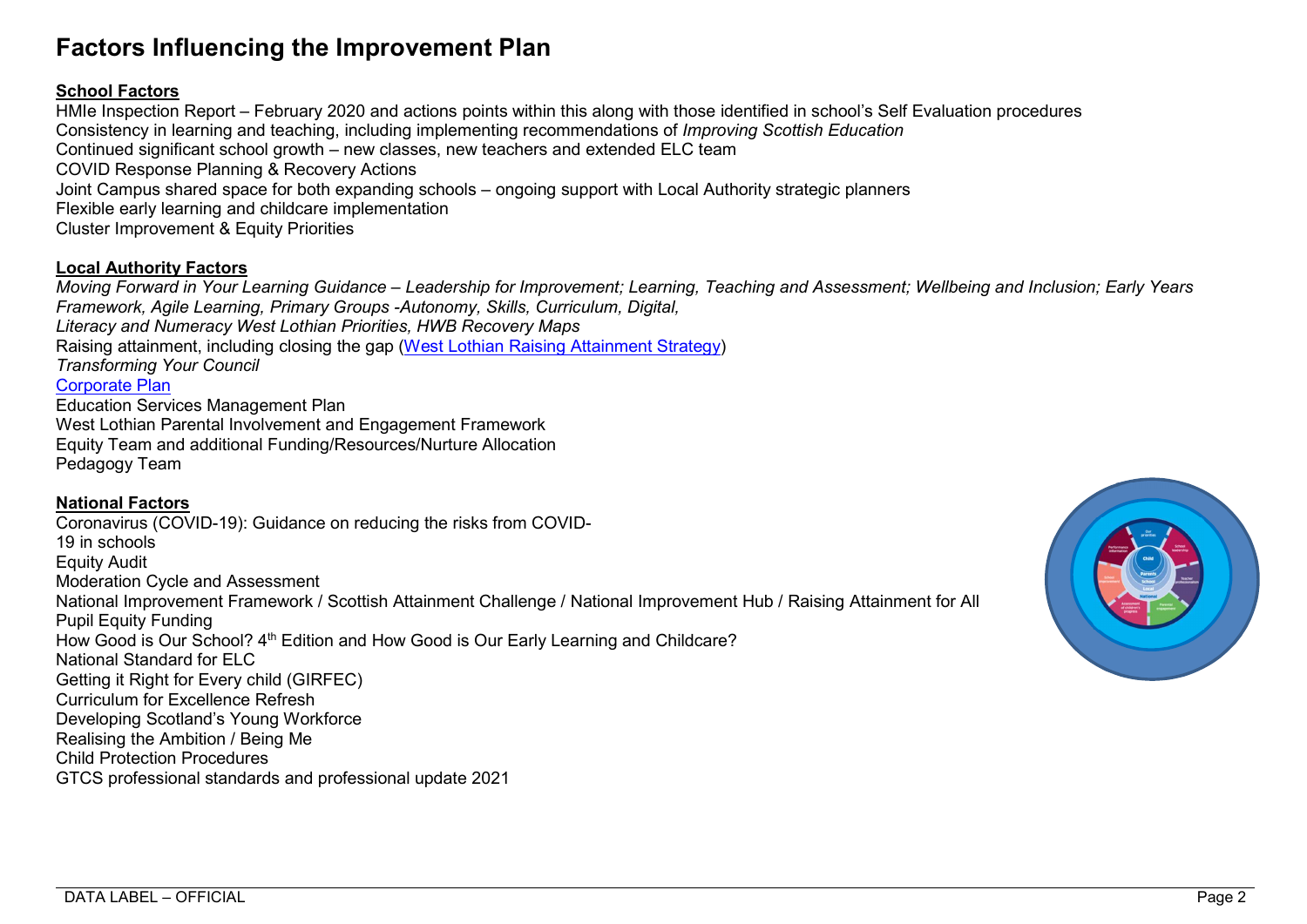

#### Our vision and values are embodied within our aims to:

- $\sigma$  create a welcoming, nurturing and supportive environment where all achievements are celebrated
- **3** be aspirational, pursue excellence and maximise potential
- o develop skills for life and the future by fostering determination. growth-mindset and resilience
- **3** listen to and consider all points of view: promoting honesty. tolerance, trust and positive relationships
- 3 work in partnership across our school, partners and the wider local community



"Every Learner achieves their Full Potential"<br>Recovery Planning and our School Improvement Priorities in 2020/21<br>Recovery Planning and our School Improvement challenge as a Approx Recovery Planning and our School Improvement Priorities in 2020, 22<br>As we emerge/re-emerge from a period of hugely significant challenge as a Nation and as a<br>As we emerge/re-emerge from a period of hugely significant chall Recovery Planning and our School.<br>As we emerge/re-emerge from a period of hugely significant challenge as a Nation and as a<br>Community, we are taking the opportunity to Re-explore Learning and our Approaches across<br>Communit

community, we all

all aspects of our school.<br>At the heart of our School are our learners, families, staff and wider At the heart of our School are our learners, families, staff and wide.<br>community. Our Vison, Values and Aims along with our Curriculum guide<br>community. Our April



community. Our Vison, values of everything we do.<br>Our evolving curriculum is focused on the Four Capacities of Curriculum for<br>Our evolving curriculum is focused on the Four Capacities of Curriculum Design. everything we do. our evolving curriculum is focused on the Four Capacity<br>Excellence, using the CfE Principles of Curriculum Design.<br>Excellence, using the CfE Principles to ensure the "4 Four Our evolving curriculum is focused on the curriculum Design.<br>Excellence, using the CfE Principles of Curriculum Design.<br>Through our recovery we are working to ensure the "4 Foundations" of Courage,<br>Through our recovery we Excellence, using the CIE Timograph<br>Through our recovery we are working to ensure the "4 Foundations" of our<br>Relationships, Values and Relevance shape our curriculum developments. Through our recovery we all Relevance shape our curriculum and<br>Relationships, Values and Relevance shape our curriculum and Relationships, Values and Relevance shape will have the skills required to<br>We aim to develop Agile





Our curriculum is the totality of learning that we deliver and support as part of the experiences that we provide for all learners at Winchburgh PS and ELC. We see wider experiences beyond school including home learning as important elements of the broader curriculum. This session our Curriculum maintains a focus on Health & Wellbeing, Literacy and Numeracy and the anticipated CfE Refresh.

We regularly review and refresh our curriculum, making use of a range of support materials, including the refreshed CfE Narrative: https://bit.ly/ES-RefCfENar, to ensure we reflect our changing and diverse school community. We aspire to provide a curriculum which promotes agile learning approaches. We plan to achieve this through authentic fulfilment of the four capacities and contexts for learning, developing skills for learning, life and work.

During the next year, our Recovery Curriculum should be seen as an interim rationale whilst also providing us an opportunity to re-explore learning with a focus on agile learning approaches.

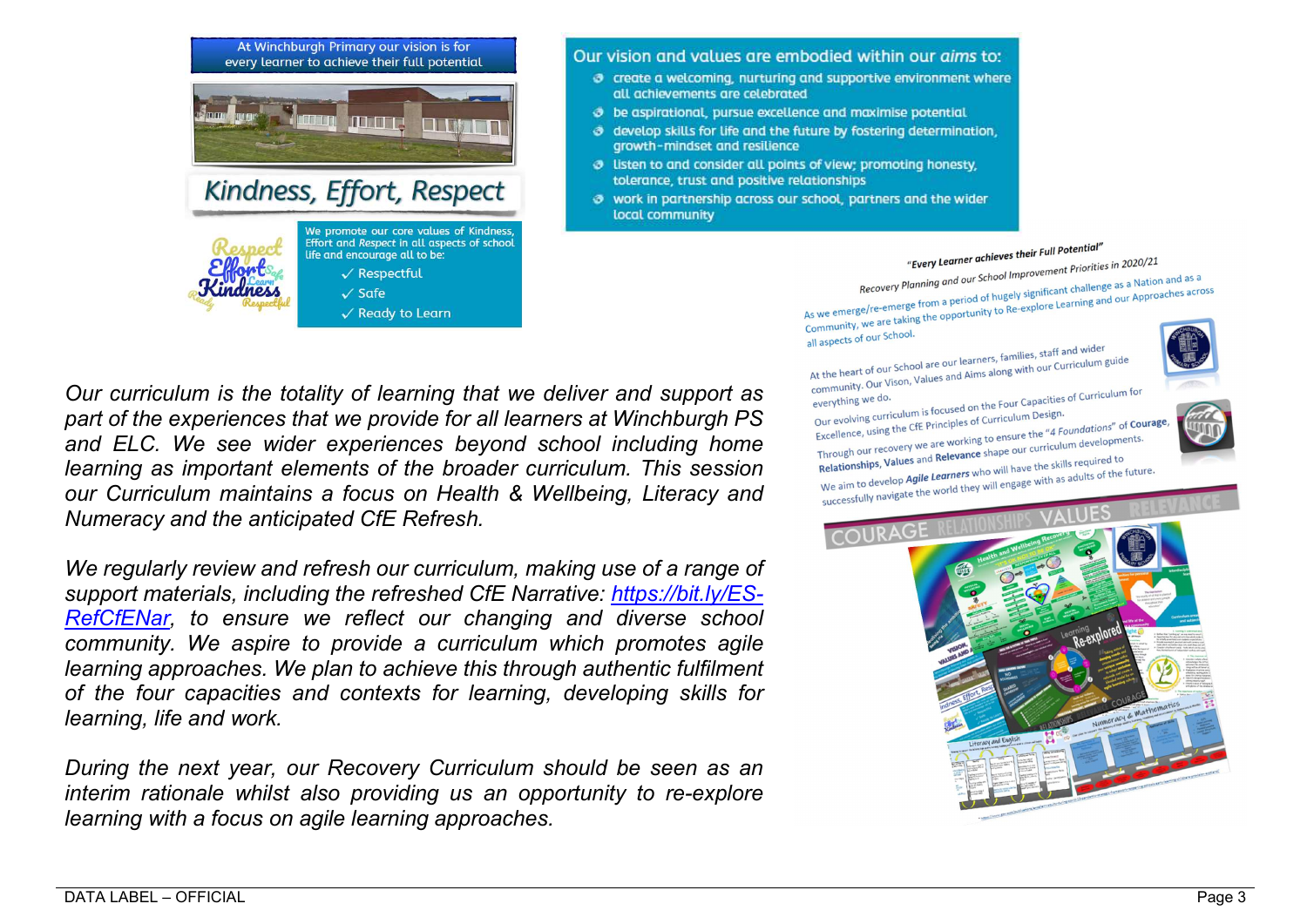## Contextual Data Analysis and Rationale for 2021/22 School Improvement Plan (maximum one side A4)

## Background - The context for the learners in your school:

The Head Teacher has been in post for 3 years. The school and ELC has an acting Depute Head Teacher, and 2 acting Principal Teachers. The leadership team is further supplemented with 3 extended leadership roles and all staff have leadership opportunities across the school.

The school and ELC continues to expand within the growing, and increasingly diverse, community.

The school received a successful HMIE report published in February 2020 which agreed clear next steps for

school improvement. The school and local authority continue to work in partnership to ensure there is robust and continued improvement with a positive ethos where leadership at all levels is nurtured and encouraged for the benefit of all learners. The school continues to be focused upon recovery within the wider global pandemic along with ongoing improvement.

## Data to identify the universal (SIP) and targeted (PEF) support:

Across the course of the last year we have gathered a range of data and undertake ongoing analysis to ensure our universal and targeted supports are meeting the current needs of our learners. Our SIP and PEF plans outline our plans based on the current picture and we remain responsive to changing needs in these uncertain times. Key parts of our data analysis to date indicate that:

- Curriculum for Excellence achievement of a level data has been impacted in most areas by the periods of remote learning and lockdowns over the past 18 months. We have identified specific areas to address in session 2021/22 which include:
	- $\circ$  Focus on improving attainment in reading in most year groups and writing in some
	- o Further investigate and support higher achievement in listening and talking
	- $\circ$  Specific analysis and support approaches for learners in literacy from our quintile 2 learners
	- $\circ$  Investigation of some apparent disparity between genders in literacy & numeracy
- Our early year tracker analysis indicates that there is a continued need to focus on literacy, in particular phonological awareness.
- Our wellbeing self-reporting, analysis of trusted adult conversations, referrals to support agencies and attainment engagement indicate a continued and in some cases wider need to continue a focus on wellbeing with nurture being a particular focus at a number of year groups.

 Our Continuum of Support Level (on table opposite) notes that we have a high level of Additional Support Needs at key stages that require significant support. This is reflected in our Universal and PEF funding which supports our nurturing approaches and targeted pupil support worker initiatives.

What are our universal priorities? - Identified SIP priorities informed by the above data (detail in SIP plan below)

Our priorities reflect the school's desire to continue to promote the wellbeing of all and raise attainment. We will maintain a focus on the further development of consistent approaches to learning and teaching at each level across the school. Our data indicates there should be a particular focus on aspects of HWB and literacy as we recover from the COVID-19 pandemic and period of remote learning. See SIP Universal Priorities Plan for more details.

## What are our targeted priorities? - Identified PEF priorities informed by the above data (detail in PEF plan below)

Our data analysis identifies a number of needs to support early literacy and aspects of reading and writing across the school. There is an identified need to target groups of learners in aspects of numeracy. We are developing a range of focused interventions to support these and wider needs in health and wellbeing. See PEF Priority Plan for more details.

| School Roll – Year on Year |     |                                 |  |  |
|----------------------------|-----|---------------------------------|--|--|
|                            |     | 2017/18 2018/19 2019/20 2020/21 |  |  |
| 172                        | 212 |                                 |  |  |

|                | Level 1 | Level 2 | Level 3 | Level 4 |
|----------------|---------|---------|---------|---------|
| P <sub>1</sub> | 71%     | 26%     | 3%      | $0\%$   |
| P <sub>2</sub> | 78%     | 20%     | 2%      | 0%      |
| P <sub>3</sub> | 78%     | 19%     | 3%      | 0%      |
| P4             | 69%     | 28%     | 3%      | 0%      |
| P <sub>5</sub> | 53%     | 47%     | $0\%$   | 0%      |
| P <sub>6</sub> | 81%     | 19%     | 0%      | 0%      |
| P7             | 66%     | 22%     | 12%     | 0%      |
| <b>Total</b>   | 71%     | 26%     | 3%      | 0%      |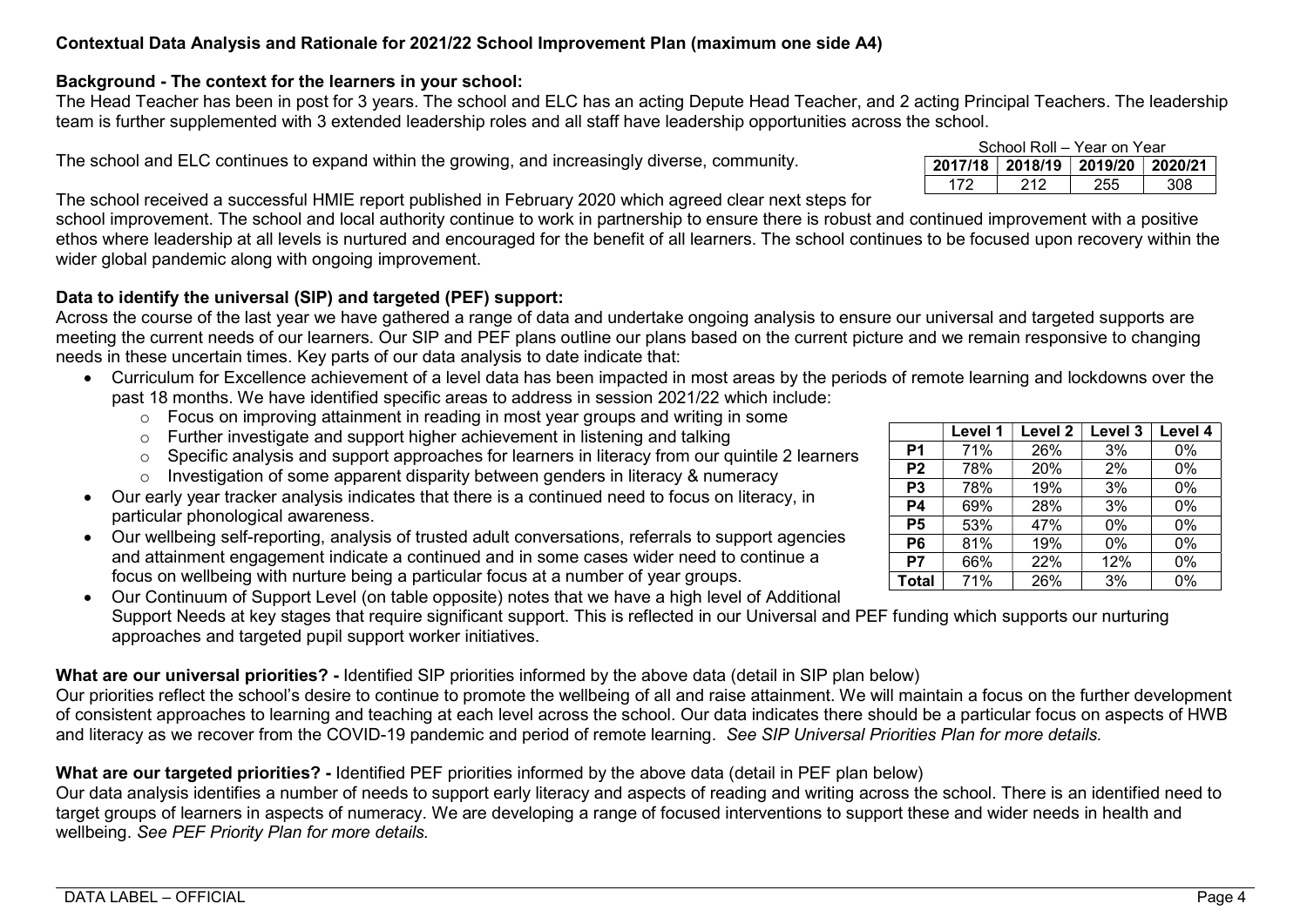| Winchburgh Primary School - School Improvement Planning (Recovery Phase) for Ensuring Excellence and Equity                                                                                                        |                                                                                                                                                                                                                                                                                                                                         |                                        |                                                                                                                                                                                                                                  |  |  |
|--------------------------------------------------------------------------------------------------------------------------------------------------------------------------------------------------------------------|-----------------------------------------------------------------------------------------------------------------------------------------------------------------------------------------------------------------------------------------------------------------------------------------------------------------------------------------|----------------------------------------|----------------------------------------------------------------------------------------------------------------------------------------------------------------------------------------------------------------------------------|--|--|
| School priorities linked to knowledge and<br>data as identified on previous page                                                                                                                                   | Proposed actions to ensure recovery                                                                                                                                                                                                                                                                                                     | <b>Timescale</b>                       | <b>Measures of Success</b>                                                                                                                                                                                                       |  |  |
| Improvement in all children and young people's<br>wellbeing:<br>Strengthen school approaches to QI 3.1 to impact on                                                                                                | Detailed action plan to address priorities in this area include:<br>• Ongoing analysis of wellbeing, engagement & participation (impact & next steps)<br>• Revisit and embed Nurturing Schools principles across all classes<br>• Re-develop nurture sessions to support target groups across years                                     | Ongoing<br>throughout<br>session 21/22 | $\bullet$ Improvements in pupil and staff wellbeing reporting<br>• Levels of engagement and participation enhanced                                                                                                               |  |  |
| pupil health, wellbeing, attainment and achievement.<br>Refresh and develop health & wellbeing curriculum                                                                                                          | • Further develop our one-trusted adult approaches.<br>• Develop HWB guidance to align with curriculum refresh and agile learning                                                                                                                                                                                                       | September<br>2021                      | • Refreshed HWB curriculum supporting the needs of all                                                                                                                                                                           |  |  |
| to improve wellbeing for all.                                                                                                                                                                                      | approaches<br>• Formalise & enhance our approaches to staff HWB<br>• Embed RSHP framework across P1 – P7 & agree timescales for delivery across                                                                                                                                                                                         | Ongoing<br>throughout                  | learners<br><b>Boxall online profiling tool</b>                                                                                                                                                                                  |  |  |
|                                                                                                                                                                                                                    | cluster<br>• Design and sharing information sway with parents via school website to increase<br>understanding of RSHP resource                                                                                                                                                                                                          | session 21/22<br>October 2021          | Baseline & follow-up pupil wellbeing indicators through<br>T&M system along with teacher confidence                                                                                                                              |  |  |
|                                                                                                                                                                                                                    | • Revisit, adapt as required due to any ongoing COVID-19 mitigations our BRBLBB<br>policy & re-share across school community, including parents and carers<br>• Use of SHINE & pupil ethos surveys to support review of curriculum approaches                                                                                           | October 2021<br>October 2021           | questionnaire                                                                                                                                                                                                                    |  |  |
| Raising attainment for all, particularly in literacy<br>and numeracy:                                                                                                                                              | Action plans in literacy, numeracy and PEF to address priorities including:<br>• Review learning and teaching guidance for all teaching staff to support the further<br>provision of consistent practise                                                                                                                                | October 2021                           | Data shows improved attainment in Literacy and<br>numeracy beyond pre lock-down levels                                                                                                                                           |  |  |
| Further enhance approaches to QI2.3 to improve<br>attainment for all learners through consistent high<br>quality, well planned learning opportunities, which                                                       | • Range of QI activities involving all stakeholders with focus on identified areas of L&<br>T guidance - pre & follow-up sessions supporting consistency<br>• Embed our whole-school reading culture through Reading Accreditation programme                                                                                            | Ongoing<br>throughout<br>session 21/22 | • Reading Accreditation awarded and ongoing<br>promotion of reading culture evident across school                                                                                                                                |  |  |
| are appropriately differentiated, targeted and<br>effectively resources.                                                                                                                                           | (See detailed action plan)<br>• Continue development post and share updated Digital Learning Strategy, apply for<br><b>Digital Schools Award</b>                                                                                                                                                                                        | October 2021                           | • Literacy and numeracy attainment will be on track to<br>meet or exceed the stretch aims agreed across WLC                                                                                                                      |  |  |
| Learner experiences and outcomes in reading are<br>enhanced through practitioners developing a deeper<br>understanding of pedagogical approaches that                                                              | • Extend and promote the use of digital approaches to enhance L & T across learning,<br>our wider raising attainment agenda & within DYW and SfL<br>• Flexible utilisation of PSWs to adapt to learning needs & attainment gaps                                                                                                         | Ongoing<br>throughout<br>session 21/22 | • Pupils at risk of missing out and negative engagement<br>will be fully engaged in learning and making progress                                                                                                                 |  |  |
| engage learners.<br>Closing the attainment gap between the most<br>and least advantaged children:                                                                                                                  | • Strategic use of SLT & SfL team to scrutinise data, share across staff team, identify<br>focused interventions & regularly evaluate impact<br>• Enhance staffing to increase nurturing approaches across the school and ELC,<br>including development of family support worker role                                                   | September<br>2021                      | All learners will have access to appropriate digital<br>learning tools to support learning across the<br>curriculum                                                                                                              |  |  |
| Detailed analysis and targeted interventions is<br>supporting the closing of our attainment gap<br>between most and least advantaged children, (see<br>additional PEF planning sheet).                             | • SaLT allocated to specific children / groups to support identified needs<br>• Introduce and embed Reciprocal Reading, a structured approach to teaching<br>reading strategies                                                                                                                                                         | Ongoing<br>throughout<br>session 21/22 | Staff have increased awareness and skills in the<br>effective use of digital learning tools - noted through<br>QI activities and teacher confidence questionnaires                                                               |  |  |
|                                                                                                                                                                                                                    | • Cluster training delivered by RIC / Pedagogy team - developing networking to<br>evaluate progress and share outstanding practice.                                                                                                                                                                                                     | Sept 21-<br>June 22                    | Effective use of reciprocal reading evident in QI<br>activities, pupils work & reading attainment                                                                                                                                |  |  |
| Improvement in employability skills and<br>sustained, positive school leaver destinations for<br>all young people:                                                                                                 | Action plan to address priorities in this area will include:<br>• Finalised IDL planning approaches to promote transferable skills and the<br>development of our agile curriculum<br>• Further development of STEM/Science & DYW action plans                                                                                           | October 2021                           | Seen through QI activities and learner / staff feedback,<br>there is evidence of positive impact across learning                                                                                                                 |  |  |
| Learners are agile in their approaches across a<br>range of transferrable skills are more widely aware of<br>employability skills, carer education and skills for<br>learning, life and work.                      | • Continued development post, share next steps in outdoor learning and progress<br>John Muir Award across the joint-campus<br>• Development of 1+2 Action plan in line with national expectations<br>• Development of play based learning plan                                                                                          | Ongoing<br>throughout<br>session 21/22 | Our IDL approaches promote transferrable skills,<br>linked to; DYW, STEM, Outdoor Learning, 1+2<br>Languages and play based learning approaches                                                                                  |  |  |
| Practitioners will develop their understanding of agile<br>approaches to learning, in order to promote learner<br>agency, autonomy and the development of the<br>four capacities across all contexts for learning. | • Engage staff in a range of CLPL opportunities focusing on learning environments<br>and practices which support autonomy, agency, the four capacities and contexts for<br>learning (engaging the support of identified partners)<br>• Specific focus on enhancing pupil leadership skills – leading own learning and that<br>of others | June 2022                              | $\bullet$ Learners will be increasingly active and responsible<br>participants in their learning journey. Learners will be<br>able to reflect upon experiences and connect them to<br>agency, autonomy, capacities and contexts. |  |  |
|                                                                                                                                                                                                                    | • Create forums and opportunities for collegiality across all cluster schools:<br>o Sharing of 'agile' practices, problems and solutions<br>o Enriching of learning through cross-school collaborative opportunities                                                                                                                    |                                        |                                                                                                                                                                                                                                  |  |  |